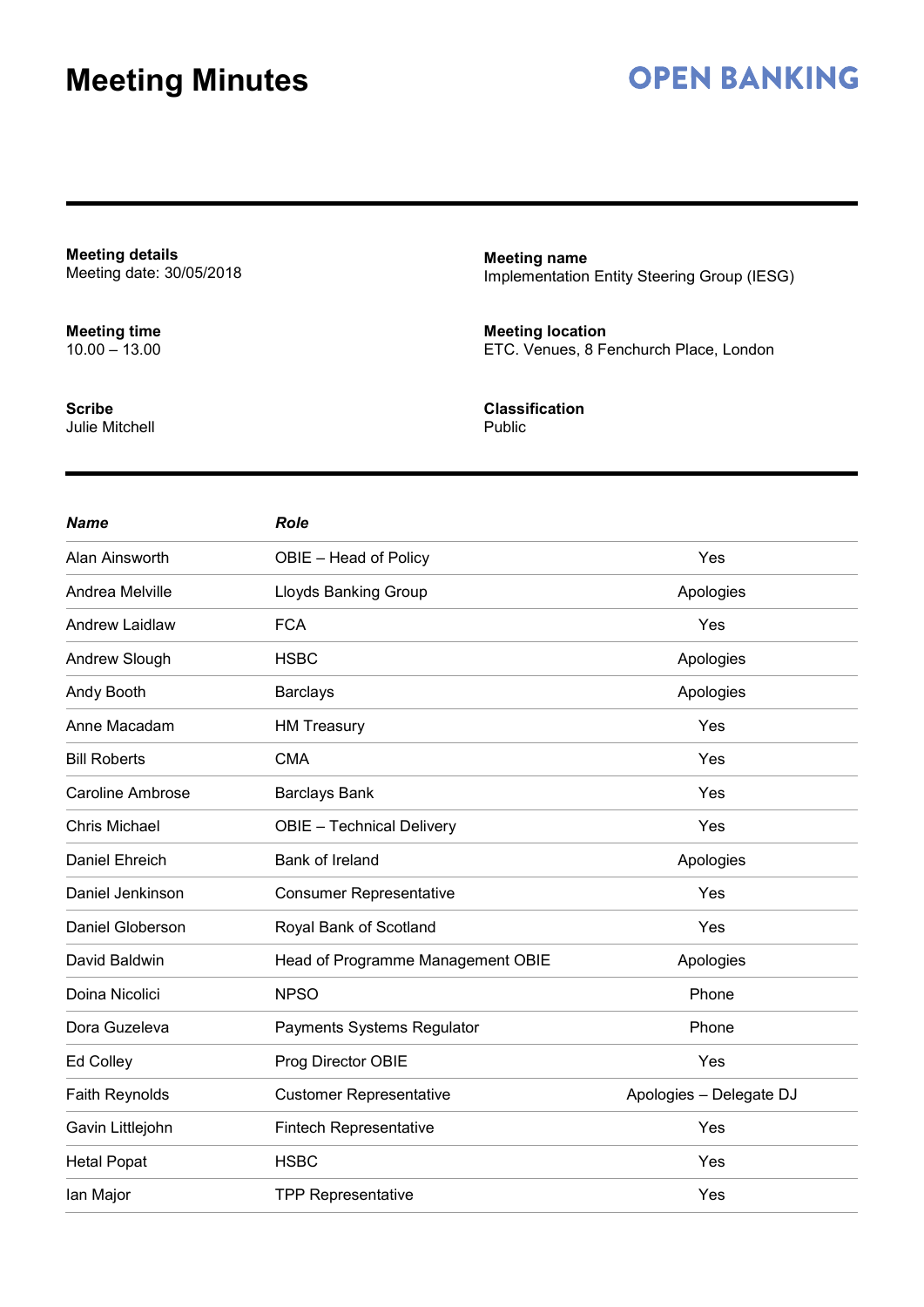### **OPEN BANKING**

| Imran Gulamhuseinwala  | OBIE - Chair                        | Yes       |
|------------------------|-------------------------------------|-----------|
| John Hutton            | Nationwide                          | Yes       |
| Kunal Jhanji           | OBIE and Oliver Wyman               | Phone     |
| Mark Chidley           | <b>Consumer Representative</b>      | Yes       |
| Mark Mullen            | <b>Atom Bank</b>                    | Yes       |
| <b>Matthew Perks</b>   | Nationwide                          | Apologies |
| Nuala Jackson          | Santander                           | Phone     |
| Paul Horlock           | <b>NPSO</b>                         | Yes       |
| <b>Phillip Mind</b>    | <b>UK Finance</b>                   | Yes       |
| <b>Richard Lindsay</b> | OBIE - Comms                        | Yes       |
| <b>Richard Rous</b>    | <b>Lloyds Banking Group</b>         | Yes       |
| <b>Robert White</b>    | Santander                           | Yes       |
| Roy Hutton             | <b>Allied Irish Bank</b>            | Yes       |
| <b>Ruth Mitchell</b>   | <b>Electronic Money Association</b> | Phone     |
| <b>Stephen Smith</b>   | Lloyds                              | Apologies |
| Stephen Wright         | Royal Bank of Scotland              | Apologies |
| <b>Thaer Sabri</b>     | <b>Electronic Money Association</b> | Apologies |
| Vickie Hassan          | Danske Bank                         | Yes       |

### **No. Agenda item**

### **1.a MINUTES**

**1.1. IG** opened the meeting and reviewed the minutes and action log. **IG** confirmed the minutes had been circulated and comments had been received and incorporated. **The minutes were accepted as final**.

### **1.b. ACTION LOG**

**1.2**

| <b>Action Number</b>  | Owner | <b>Description</b>                                                                                                                       | <b>Status</b> |
|-----------------------|-------|------------------------------------------------------------------------------------------------------------------------------------------|---------------|
| IESG 2018 301 65   KJ |       | P2: KJ and CA to liaise, gathering views and forging consensus around<br>P2. KJ to report back with a view to restating the proposition. | <b>CLOSED</b> |
| IESG 2018 301 66      | EC.   | Transition from MRO: EC to write up the MRO proposal into an<br>operational document (aka Launch Support)                                | <b>CLOSED</b> |
| IESG 2018 301 67      | JМ    | TPP Funnel slide to be circulated to members of IESG and include in<br>Programme Update for all future packs.                            | <b>CLOSED</b> |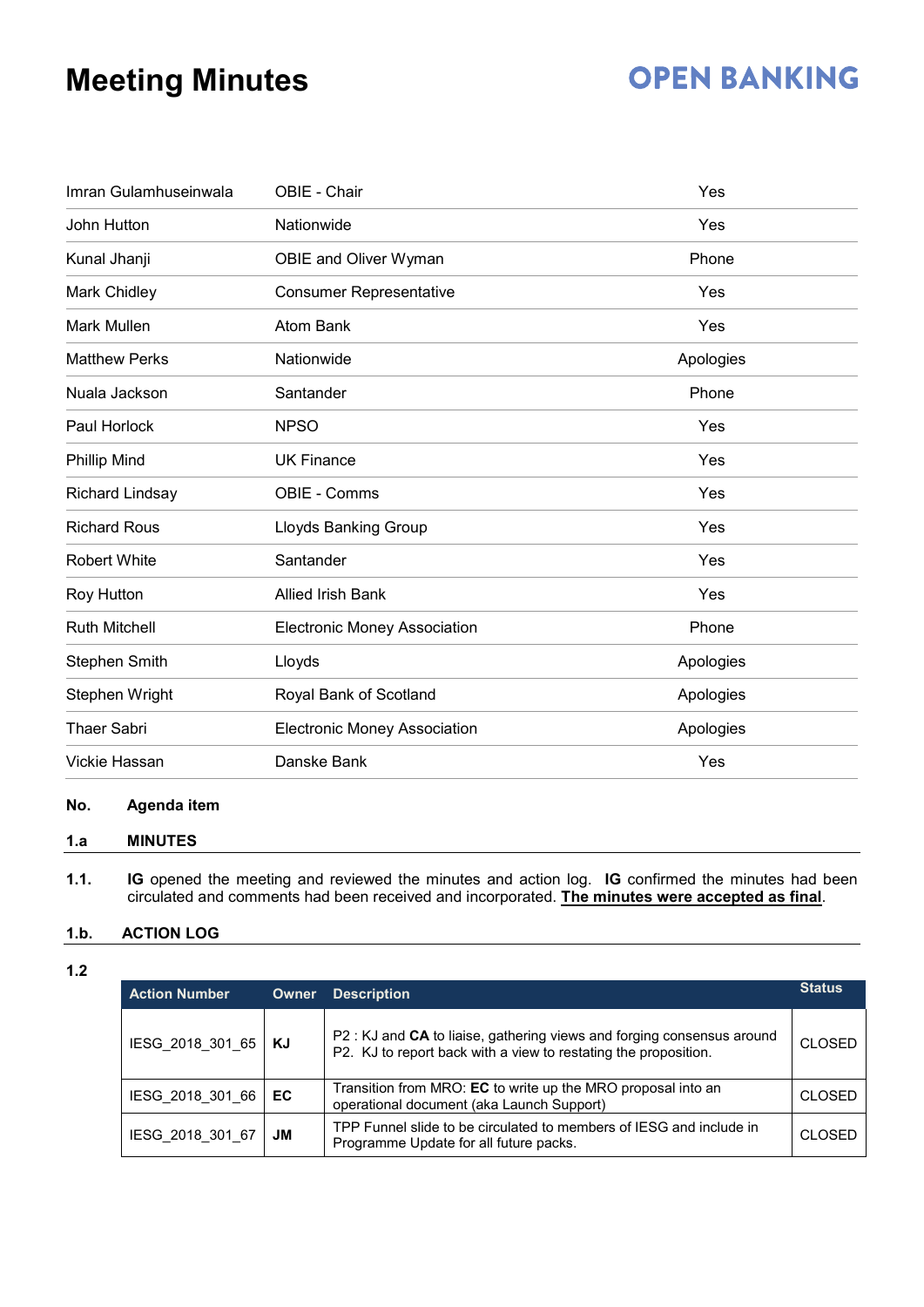# **OPEN BANKING**

| IESG_2018_301_68 | EC        | Reference directory sandbox to be included in Programme Update at<br><b>May IESG</b><br>EC provided a verbal update during the Programme Update                                                                                                                                                                                                                                                                                                                                                                                                                                                                                                                                                                                                                                                                                                                               | <b>CLOSED</b> |
|------------------|-----------|-------------------------------------------------------------------------------------------------------------------------------------------------------------------------------------------------------------------------------------------------------------------------------------------------------------------------------------------------------------------------------------------------------------------------------------------------------------------------------------------------------------------------------------------------------------------------------------------------------------------------------------------------------------------------------------------------------------------------------------------------------------------------------------------------------------------------------------------------------------------------------|---------------|
| IESG_2018_301_69 | IG        | IG to write to the Heads of Retail of the CMA9 to arrange quarterly<br>meetings.                                                                                                                                                                                                                                                                                                                                                                                                                                                                                                                                                                                                                                                                                                                                                                                              | <b>CLOSED</b> |
| IESG_2018_301_70 | EC        | PIS: EC to have discussion with Thaer Sabri, Gavin Littlejohn, Ian<br>A)<br>Major to ascertain if there is a volunteer in the TPP community who<br>could act as a PIS for testing purposes.<br>B)<br><b>EC</b> to also liaise with CMA1 who agreed to Option 2 and help them<br>complete testing:<br>One (or more) of the CMA9 provide a proving (or customer facing)<br>application in production and on-board their software statements<br>with other members of the CMA9 Timescales for one or more of the<br>CMA9 to provide the application are unknown. On delivery, live<br>proving is then anticipated to take circa two-three weeks.<br>*In order to determine viability the CMA9 institutions are each asked<br>which institution could<br>provide the service and timescales for provision to the OBIE.<br>EC provided a verbal update during the Programme Update | <b>CLOSED</b> |
| IESG_2018_301_71 | IG        | P5b to be discussed at <b>May IESG</b> meeting. IG to look at governance<br>perspective<br>IG advised discussions still taking place and requested to carry this action over to June $27th$ meeting.                                                                                                                                                                                                                                                                                                                                                                                                                                                                                                                                                                                                                                                                          | <b>OPEN</b>   |
| IESG_2018_301_72 | AA        | EWGs - AA to provide an update at May IESG on EWG A and present<br>plans for future evaluations.                                                                                                                                                                                                                                                                                                                                                                                                                                                                                                                                                                                                                                                                                                                                                                              | <b>CLOSED</b> |
| IESG_2018_301_73 | <b>RL</b> | RL to create an engagement strategy designed to showcase OB to<br>potential participants (both within already active industries and across<br>the wider economy). This will include a joint exercise with NPSO.<br>RL confirmed the paper was included in the May pack.                                                                                                                                                                                                                                                                                                                                                                                                                                                                                                                                                                                                       | <b>CLOSED</b> |
| IESG_2018_301_74 | EC        | Plan on a Page<br>Wording to change to reflect CMA or FCA requirement, once completed<br>circulate amended material to IESG<br>IG to circulate papers post IESG.                                                                                                                                                                                                                                                                                                                                                                                                                                                                                                                                                                                                                                                                                                              | <b>CLOSED</b> |
| IESG 2018 301 75 | JM        | Governance letter to CMA9<br>JM to write to IESG to ascertain appetite for follow up meeting on the<br>content of the letter on Governance in response to correspondence<br>received from the CMA9.                                                                                                                                                                                                                                                                                                                                                                                                                                                                                                                                                                                                                                                                           | <b>CLOSED</b> |
| IESG_2018_301_76 | ΚJ        | P <sub>2</sub><br>KJ to provide an update to IESG members via email post his meeting on<br>27/04/20018.                                                                                                                                                                                                                                                                                                                                                                                                                                                                                                                                                                                                                                                                                                                                                                       | <b>CLOSED</b> |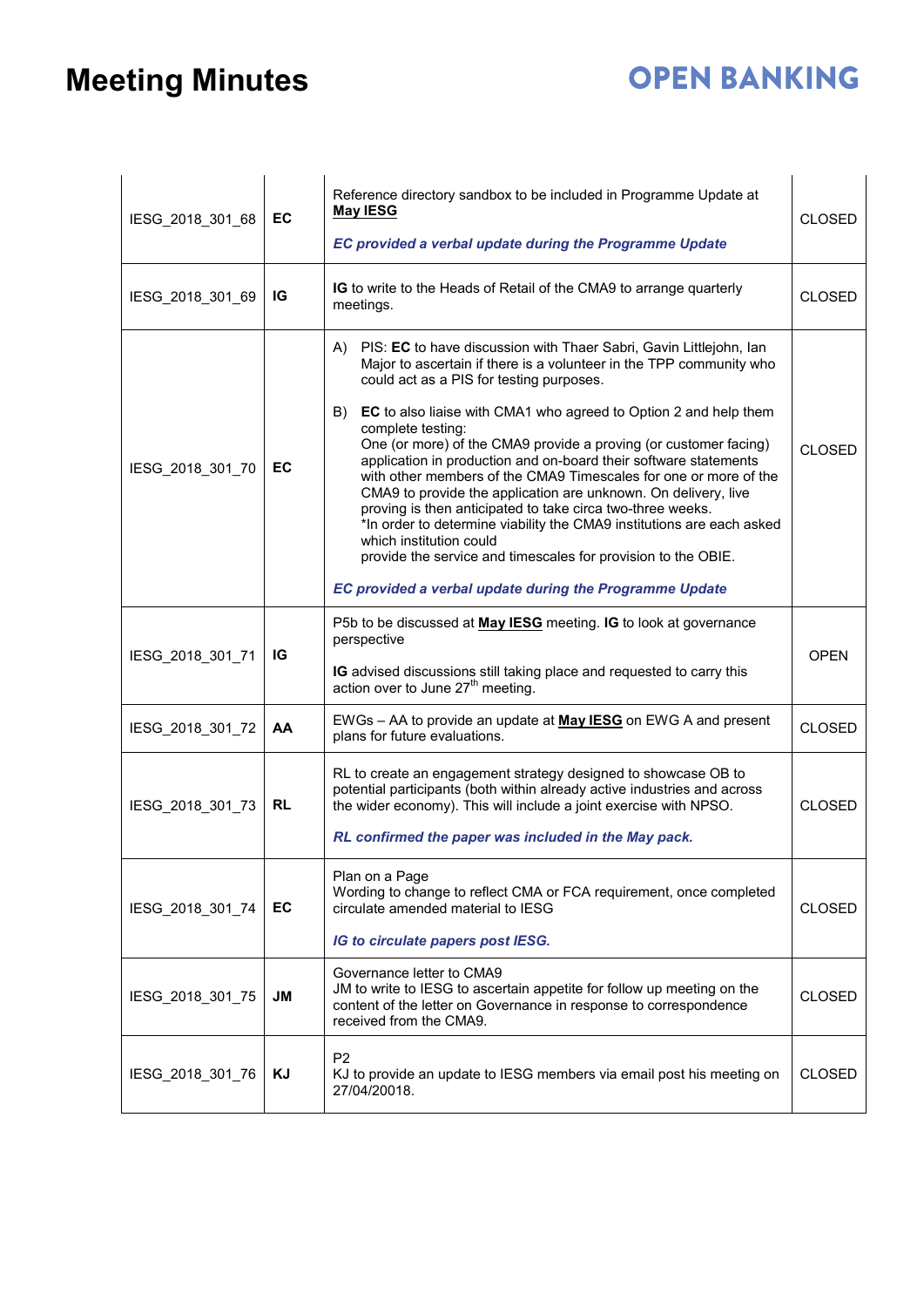### **OPEN BANKING**

| IESG 2018 301 77 | AA  | Credit cards/International Payments<br>AA to liaise with PM on international payments/credit cards. Also discuss<br>with RL incase this comes under Showcase day planning and content.<br>AA confirmed that discussions had taken place with the credit card<br>and payment community and the team fully understand this<br>sector's requirements. | CLOSED        |
|------------------|-----|----------------------------------------------------------------------------------------------------------------------------------------------------------------------------------------------------------------------------------------------------------------------------------------------------------------------------------------------------|---------------|
| IESG 2018 301 78 | EC. | <b>EC</b> to circulate the Launch Support document prior to next IESG in May.<br>It was agreed at the IESG that the document would be available on<br>request.                                                                                                                                                                                     | <b>CLOSED</b> |
| IESG 2018 301 81 | JM. | JM to incorporate amends on 28/03 from FR and AL into minutes and<br>recirculate as final pack.                                                                                                                                                                                                                                                    | CI OSFE       |

#### **1.c PROGRAMME UPDATE OBIE & CMA9**

**EC** provided a Programme Update, which included the following:

#### *Progress on PISP*

**1.2. EC** confirmed that OBIE were working closely with Barclays and members of the CMA9 to initiate PISP journeys, with the aim to prove functionality and advised that OBIE were a few days away from being able to confirm success. **EC** also confirmed that a live PISP had recently signed up, which brings the total to three: Token, Yolt and True Layer and he was hopeful that a transaction would take place that week. **DG** expressed his concern that the PISPs mentioned may not have anything applicable to bring to the live market yet. **CM** confirmed that Yolt have a tangible proposition.

#### *Sandbox*

- **1.3. EC** advised that the Sandbox replaced the MIT environment, although not at that same level. Sandbox was a more basic version to support TPPs and banks. Linked to CRM it is open to anyone, once they have decided that post authorisations they can enter the production phase. It will also provide a link to the sandboxes provided by the CMA9 under RTS. The environment is in place and there is a gradual increase in terms of testing facilities and this will continue for just over a month, the MIT environment remains open until August 2018 to allow the CMA9 to test Release 2.
- **1.4. IG** asked were there 12 active in the directory sandbox and 18 in production or was there double counting? Could the entity be in the sandbox and production at the same time? **EC** advised it could be in the future, but in this case, there was not.
- **1.5. GL** asked if you could have access to the sandbox if you haven't been through ID&V. **EC** responded that you have to have been through the process but you don't have to have permissions from the regulator. **GL** had further queries on the graph relating to the number of entities in block four. **EC** clarified the graph in greater detail to answer GL questions.

*TPP Funnel*

**1.6. EC** advised there had been a change in the reporting methods and OBIE were now in line with FCA reporting, which also includes applications for AIS or PIS journeys and it was reflected on the graph. **PM** wanted clarification on the population: TPPs 127, AIS 123 and PIS 51, Did it mean there were only four PISPs. **EC** confirmed that was the case and added that 47 were joint AIS/PIS. **EC** confirmed there were a significant number in the queue with the FCA and they were trickling through gradually. **IG** asked AL if there was an update on the authorisation process. **AL** advised there had been no change from previous updates and estimated there were 35 on the register and an approximately 40-50 in the pipeline.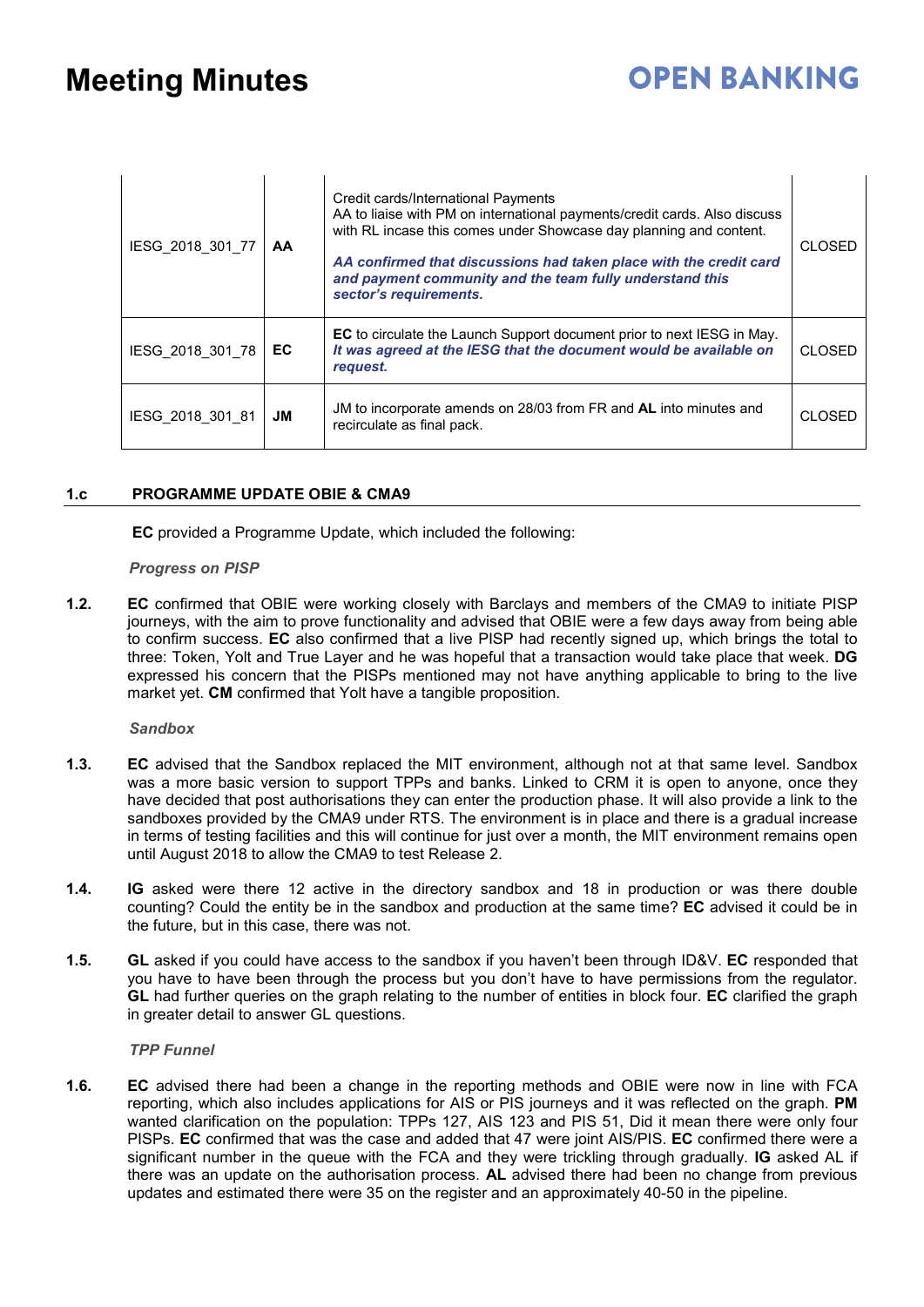### **OPEN BANKING**

- **1.7. IG** wanted clarification on the prototyping entities and questioned how close these ASPs were to launching a product to consumers. **EC** confirmed that it would be in the next couple of months. **IG** asked if the TPPs had been open with their delivery timeframes. **EC** advised that some sectors were more secretive than others due to the nature of the product. **GL** confirmed that the more mature firms and those with longevity in the market were starting to get authorised.
- **1.8. CA** queried the amber status on the programme update and felt it was important to look collectively on how to get the programme back to green and report back at a future IESG. **EC** agreed and suggested that PMG look at the risks to implementation, OBIE and the eco-system along with any issues that might affect Release 2 and Release 3. **IG** asked if EC was particularly referring to risks at OBIE level and not CMA9 level. **EC** felt the scope should be kept quite broad. **HP** agreed with this and agreed Release 3 was an important focus point.

#### *ACTION: IESG\_2018\_301\_80 – EC - Path to Green @ OBIE Level: Address actions necessary to return OBIE Amber statuses to green and, review risks to implementation for the eco-system, focussing on the effect of both Release 2 and Release 3. Paper for June IESG*

#### *CMA9 Update*

- **1.9. DJ** submitted a question to AIB on MI requirements on P5A, P6 and P10. **RH** expressed his concern about building MI requirements and then "tripping up" during the build process, as AIB had experienced this previously. **CM** responded, advising the intention of any MI requirements as a result of version 3 will go through the same DWG process for review and approval at the same time as the release candidates. **CM** added that he is intending to make sure that items included in the proposition papers are measured and that will have some impact on the MI requirements, as there may be other factors to consider other than MI. **CM** confirmed that this process would mean that by the time OBIE have got to the final, approved specification at the end of August it will have a full set of MI requirements.
- **1.10. IG** stated his high level observations were that Release 2 is green and reflects the fairly limited additional functionality that is being rolled out. Release 1 is fairly complete and OBIE should now look at the path to blue. However Release 3 is the one causing concerns and OBIE should conduct a risk assessment.
- **1.11. DJ** asked about a comment Nationwide had made relating to CBPIIs and if there was any chance of a deferral. What was the view held by HMT and the FCA. He advised that FR was concerned about the pressure of delivery. **AL** advised that RTS covers this.
- **1.12. DJ** stated that FR's view was that non-essential work should be postponed and that she felt CBPIIs fell into that category as there was not a demand in the market. **RH** stated that the issue was market acceptance and even if market acceptance was not there it still needs to be built.
- **1.13. IG** sympathised with FRs comment, but there was a requirement to balance compliance and customer demand. **IG** felt it was important to build the standard, it is required for compliance reasons and as far as he was aware there were no work capacity issues being reported by the CMA9.
- **1.14. EC** confirmed that conversations had taken place with people who want propositions in this space. **CA** expressed concerns that the builds would not work with the propositions. **CM** advised that there was a risk as it is a new item and there are other players due to enter the market, however it is a bit of a "chicken and egg" situation. CBPII specs are well advanced and looking to go through governance, and OBIE may be able to publish earlier than originally thought.
- **1.15. IG** asked if the parties were active in public consultation within the OBIE. **CM** confirmed they were members of the working group and had provided feedback on the specs.
- **1.16. IG** asked was there anything else that can be done to encourage discussions with the banks and respect their commercial confidentiality. **CM** was not sure and advised that they had spoken to the FCA. **RR** suggested it would be useful to advise them that CMA9 interests are shared and aligned with theirs. **HP**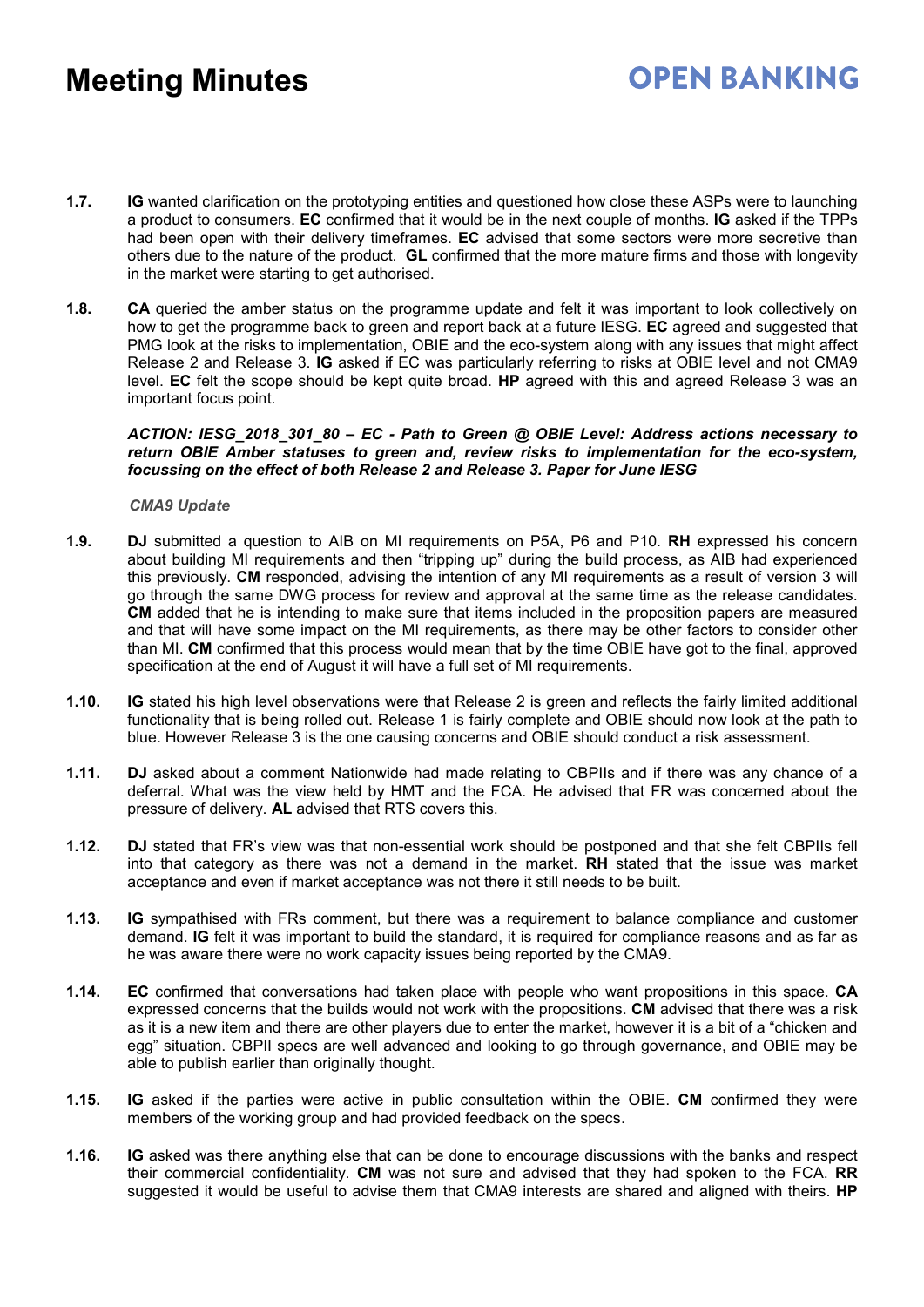believed that CBPII was a more attractive model than PISP as it was a safer environment for customer protection, and HSBC were keen to help them come to market.

- **1.17. IG** asked how they could be encouraged to come to the surface, rather than discussions just coming via CM.
- **1.18. RW** asked how the CMA9 can protect themselves from a "Betamax" scenario, where there is only one person coming forward. How would the CMA9 know the right specifications are being built. **CM** advised there is always a risk, as OBIE are building something for a market that does not yet exist, but the requirements are tightly defined in PSD2 and the regulations are prescriptive. Specs should be approved soon, with a caveat all the specs being built will not be implemented for a number of months and things will change as OBIE get into testing before going live.
- **1.19. GL** asked if there were other specifications in Europe and were they similar in anyway. **CM** confirmed that it was a European wide requirement and that detailed comparison and refinement would be required, they are similar and the one that would be a challenge is Immediate Real Time Response.
- **1.20. AL** advised that it is important that these parties are informed about the need for market acceptance and things should start to happen now rather than in six months' time.
- **1.21. RH** asked would Confirmation of Funds go live in September 2019. **CM** confirmed it was on the same timeframe as RTS.
- **1.22. DG** commented that there is a need to recognise the timelines that have been put in place for exemption (should you wish to) for March 2019 and would be helpful to see this visually to indicate that all parties are aware. **IG** suggested that this should be reflected in the Plan on a Page.

### *ACTION: IESG\_2018\_301\_93 – IG - Plan on a Page (PoaP)*

#### *1) IG to email IESG to highlight minor changes on the PoaP*

#### *2) IG to discuss with Bill Roberts*

### *3) EC to support IG with the process.*

#### **2.a DMS WORKING GROUP: RFP**

- **2.1. IG** advised that the Dispute Management System (DMS) had been a paper based process up until now and had been going through a process to create a digital workflow around it. **IG** then asked what **EC**'s view was on the appointment of a vendor process and the governance he was proposing.
- **2.2. EC** stated the review of the response and evaluation process will happen in the working group and then the results will be presented to IESG to obtain agreement on which party to appoint. There will then be further commercial discussions/negotiations and finally back to IESG for contract approval and project initiation.
- **2.3. DG** asked how conflicts of interest were going to be managed as PSD2 and Open Banking are meant to compete with at least one of the chosen three. **EC** stated he would expect one or more to provide this information and would be good to encourage more than one provider of services.
- **2.4. GL** wanted clarification on whether the entity would create it or run it. **EC** confirmed it would be both. **GL** asked why Mastercard were not viewed as having a conflict of interest. **PH** stated that OBIE need to be clear where the policy applies, especially as the market changes and companies could potentially have a conflict in the future. **RR**, **IG** and **HP** were not sure where the conflict arose. **IG** stated that evaluation criteria should be "Conflict of Interest" and it should be included on the RFP. OBIE should review this and see how it addresses the conflicts of interest and through the Dispute Management Working Group (DMW-WG), apply a lens to it.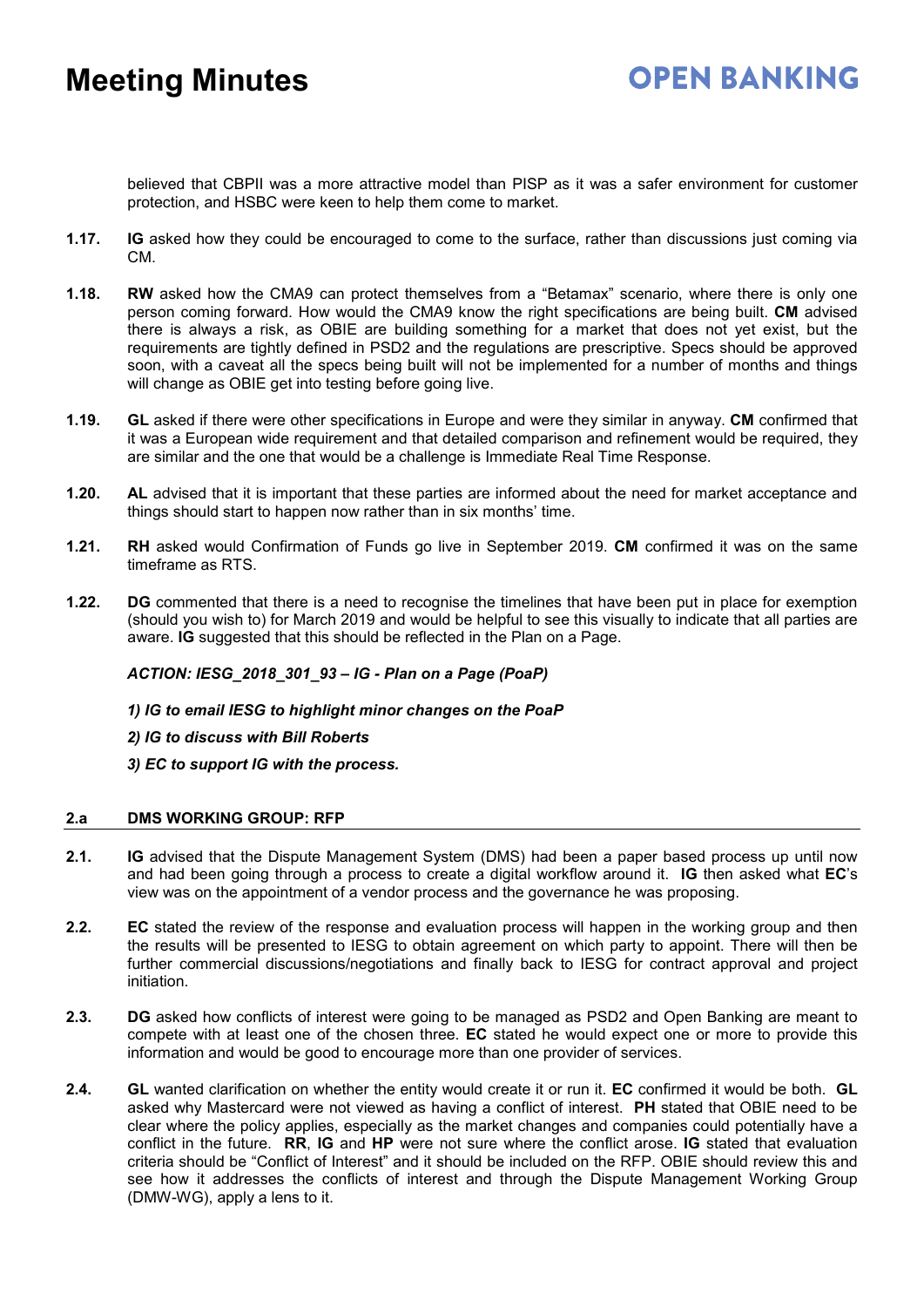### **OPEN BANKING**

- **2.5. PH** stated the card schemes have a competent mechanism when dealing with dispute management. **IG** suggested to the IESG that it should be built into an evaluation criteria and if there were any further questions these should be fed through to the DMS-WG and deferred the contract negotiations to the working group too. IESG can review this further down the line.
- **2.6. DJ** asked if consumers would be aware that Mastercard would be running the DMS as it could lead to confusion. **IG** advised it will all come through the RFP. **AL** stated that there could be a challenge optically to have a card scheme running the process, even though in practice they have all the experience. **RW** stated that this discussion highlighted the need for a very tight procurement process; it cannot come back to IESG with the easy option being selected.

#### *ACTION: IESG\_2018\_301\_87 – EC - To provide procurement evaluation paper making clear the criteria used and ensuring conflicts of interest are addressed. Paper to be submitted to June IESG*

- **2.7. PM** asked about disputes and its definition. Was it any firm, conducting AIS or PISP transactions who could voluntarily sign up to DMS, regardless of the technical mechanism? **IG** and **EC** confirmed it was and advised if you are a member of DMS, then are you excluded from running it. **IG** stated this should be addressed in the principles and he required further clarification on whether it is build only or build and operate. The nature of the long term commitment needs to be understood.
- **2.8. GL** asked if there was any pressure that can be added to encourage more market participants. **IG** stated there were 22 TPPs on board but was not sure why they all hadn't signed up to the DMS. **GL** asked if all the ASPSPs had signed up. **EC** confirmed that all, aside from BOI who were not live had signed up. **IG** confirmed there was a need to address this; however participants are finding it a valuable exercise. **IM** asked the OBIE to define "signed up". Is it more of an expression of commitment or is it a formal sign up process. **EC** advised that it was a registration process.
- **2.9. MM** believed that to ensure effective functionality of the directory, participants should also subscribe to the use of the DMS. If they don't it could undermine the experience. **IG** held the view that it would be a requirement to sign up, but although voluntary, it would be the least worst outcome and also advised that EWG P4 will address this. **IG** stated that for an ASPSP, OBIE could make it a requirement to sign up, but for a TPP, according to PSD2, it cannot be made a requirement. **IG** asked if the T&Cs state that OBIE is going to make it a requirement to sign up to DMS and suggested to discuss during the agenda item on Outreach to Non CMA9 ASPSPs.
- **2.10. MC** expressed his concern that the DMS function will cause customers to feel they are being "bounced around" and this will require careful monitoring, once it has started and there is a need to identify who will take responsibility for monitoring this. **RR** asked if it would be part of the RFP. **EC** confirmed it would.

### **2.b Propositions for Scope Recommendation (P11, P13 and P21)**

*2.11.* **IG** advised that all three proposition papers had been through appropriate governance and the team are now looking for consensus and for IESG to approve the scope. He believed OBIE were in a position whereby P11 and P21, which were non contentious, nor was aware that anyone had an issues with these items. **IG** advised that on P13, there was one element, whereby the Reg & Legal Working Group (RLWG) felt there was a degree of uncertainty in the interpretation of PSD2, which goes to the functional design of P13. **IG** proposed to review P11 and P21 first and asked the IESG for any clarification questions or concerns.

### *P11 (BACS, CHAPS, bulk and batch payments)*

**2.12. DJ** questioned the dependency of P11 on P9, participant feedback concluded that a batch of bulk submissions without a good status of payment data feed was almost unusable by the market. It had not been fully called out in the paper and with an August deadline; it appeared there was still a lot of work for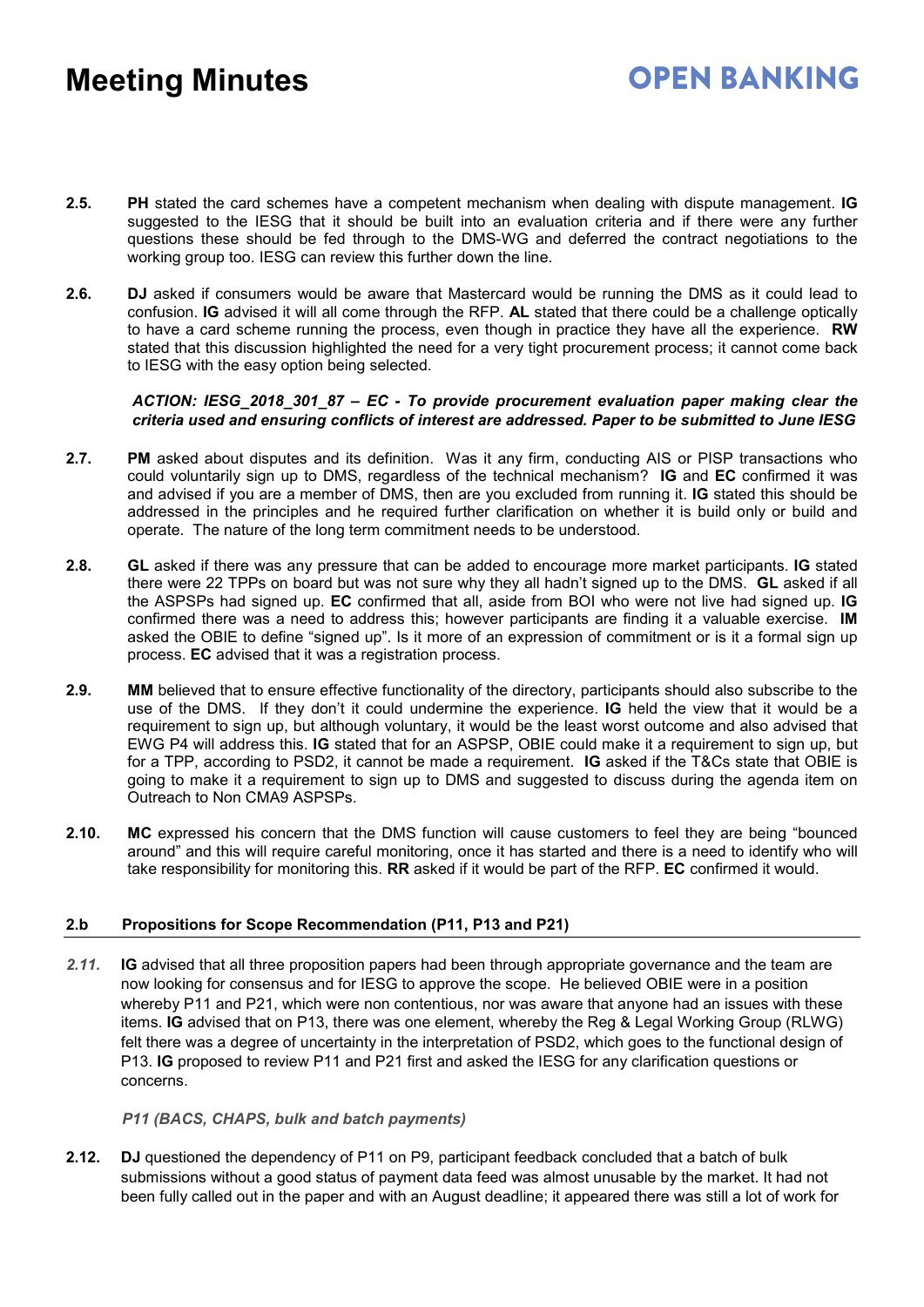### **OPEN BANKING**

the Working Group. **IG** stated that this point should also be called out in P9. **CM** responded by advising that bulk and batch payments will surface in more detail in P9. **AA** stated that views of IESG will be incorporated into P9. **IG** asked when P9 was scheduled for IESG for review. **AA** confirmed September 2018. **IG** advised that it should stay scheduled for that time and that DJ/FR/MC have access to the working group where they can raise their issues.

**2.13. IG** asked if there were any other comments on P11. There were nil returns. **IG stated his was minded to approve P11 and progress to specifications.**

### *P21 (PSD2 in-scope accounts) (multi currency)*

- **2.14. CA** suggested an exercise on P21 (which is considered a "catch all" specification), which would make sure all payment accounts of the CMA9 are clear on what is required. **CM** advised this is in process and across all the proposition papers, the appendices contains a list of regulatory and customer requirements. OBIE has created an online database with all of the requirements and there are some overlaps in the requirements/propositions in the specifications. This will be available to all on the Programme. **IG** confirmed that this item was more of a PMG matter than IESG.
- **2.15. MC** also asked about fees and charges, so the consumer can actually see how much the transaction is going to cost, as currently they are authorising items "blind". **CM** responded that this is captured in two elements: there is a regulatory must and a customer must, which means the standard must enable it, although not putting a requirement on ASPSP to provide information and an online channel. **IG** stated that at the moment this is not a regulatory requirement. **MC** agreed it had not yet been mandated, but it would be good for transparency for customers, especially those with multiple accounts and services.
- **2.16. CA** stated that she felt there may be less of a challenge because regulations have driven the granularity of transparency over the years across the industry, but was important to see if there were any gaps. **CM** advised that OBIE are intending for the specs to be useful from a customer point of view and produce guidelines that show how it would work as part of the standard, not just the technical spec. CM added that not all ASPSPs will support this, it could depend on their on-line journey and may surface the information elsewhere. However, as long as the standards and guidelines show "what good looks like" there is potentially some optionality. The ASPSP has to make their own regulatory assessment.
- **2.17. MC** suggested that part of the issue came from the "Moscow" rating, whereby you have "musts" and "should" and he believed it was not very clear, a mandatory, conditional or optional is more understandable. **CM** confirmed there is a regulatory must and a customer must, which is aligned to a P19 evaluation.
- **2.18. IG** stated that he would like to get a clear understanding of the Moscow Rating. **IG** also advised that it was important to remain respectful and not change the CMA9s current mobile app journeys, there is a need for flexibility and allow the ASPSPs to discuss their interfaces with the regulators.
- **2.19. AL** mentioned FX transactions, advising proposals are going through at present and are focussing on point of sale, card payments and dynamic currency conversion and has been scoped in a fairly broad way.
- **2.20. RH** observed that a TPP would not use the banks facilities for an FX transaction as there would be no financial benefit for them.
- **2.21. IG** stated that he was comfortable that P21 had been through a good governance process and **was minded to approve P21 and progress to specifications** and requested that points raised were documented.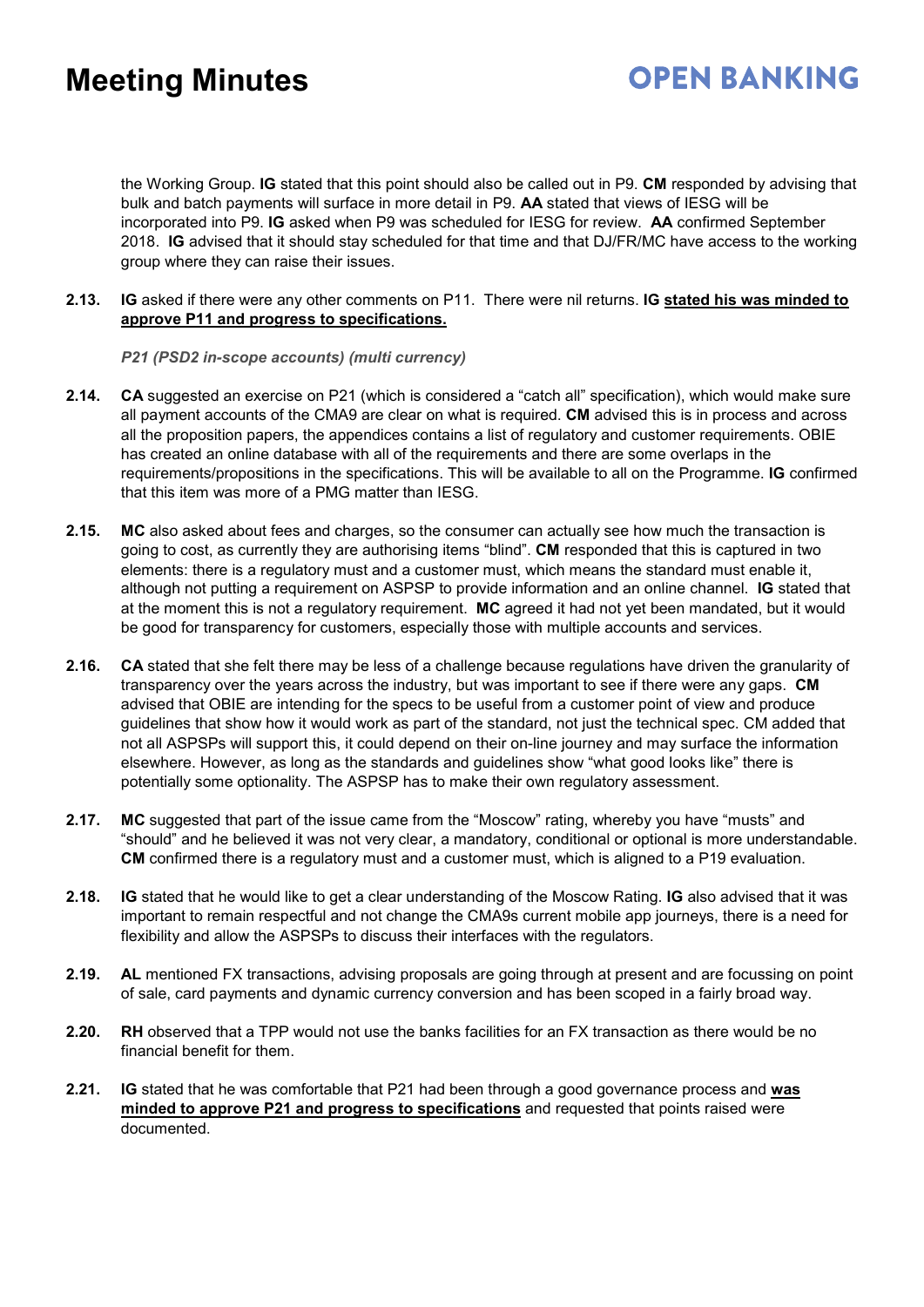### **OPEN BANKING**

*P13 (Multi-authorisation for SME)*

- **2.22. IG** advised that there was a bone of contention around this item and summarised that the standard comes down to whether a TPP is informed at the beginning or end of the authorisation process. The OBIE team are looking for clarity from RLWG as to what PSD2 requires, as it doesn't make it clear which of the two it should be. **IG** confirmed that consensus has not been reached, therefore the team request to build both standards, which will allow the functionality of both approaches until clarity is received, either from the regulator or the API Evaluation Working Group.
- **2.23. CM** explained the standards further, with the first being "multi-auth", where the PISP controls the workflow and is available now. He then referred to when the "multi-auth" workflow sits in the PSPS domain and there are two options:
	- i) Fire and forget: a PISP starts the draft initiation process by the first PSU in the chain authorising, then all of the authorisations sit within the ASPSP space. The PISP will have no visibility of what is going on and no obligation by the ASPSP to inform the PISP once the order is fully authorised.
	- ii) The PISP fully initiates the payment because the PISP is notified once the payment is fully authorised and the PISP can submit a payment order. This is a second interpretation and we believe this best meets the market needs. RLWG had a split view on this and no consensus.
- **2.24. DG** questioned whether this could be an issue with the corporate banking platforms, and their journeys would not work with the proposals. There is a need to understand how they currently work.
- **2.25. VH** asked how option two worked, if it is still waiting for a secondary authorisation. **CM** advised that both options of the authorisation process is "as it is" i.e. it's how it works for each individual customer and their ASPSP.
- **2.26. RR** asked CM if he was recommending Option 2. **CM** confirmed that was his preference. **RR** asked CM what the customer benefit was for Option 2. **CM** advised that the PISP will know immediately that the payment is fully authorised and effectively the PISP is driving the payment.
- **2.27. RR** was concerned that if the TPP has agreed, is extra build required; he was not convinced it would benefit the customer. **DG** also expressed concerns around the number of platforms which could prove difficult.
- **2.28.** Discussions continued around both options. **IG** then asked the IESG if there was enough consensus in the room that the specs can be built. **RR** asked if he was referring to building one or both. **IG** asked CM if all stakeholders that had been engaged in the process; were they happy with Option 2 (aside from RLWG). **CM** advised that a number wanted to defer to RLWG. **IG** then commented that based on CM's response, no clear consensus had been reached and that Option 2 was an OBIE preference. **CM** confirmed that Option 2 was the preferred choice for a number of the CMA9, TPPs and challenger banks.
- **2.29. IG** advised the IESG that on the basis that it would not be difficult, **OBIE should proceed to build both.**
- **2.30. CA** suggested that the way forward might be to get a number of people together from a legal and commercial perspective to solve the issue. **CM** stated that with Option1 the liability was not clear, using the example of a supplier not being paid on time.
- **2.31. IG** reiterated that he was getting a sense that Option 2 was a strong contender, however he was keen not to lose time before the next IESG and that the mandate was strong enough to build both. **IG** asked **CM** about the timescale required. **CM** advised that the drafts were needed by the end of June. **IG** observed that the "how to build" discussion was the beginning of the process. **EC** confirmed he will ensure this was included as part of the PMG Hot Topics discussions and include Reg & Legal. **DG** requested that legal, payments and corporate banking platform representative of each of the CMA9 be there to flesh this out. **HP** also requested that TPP representatives should also be included.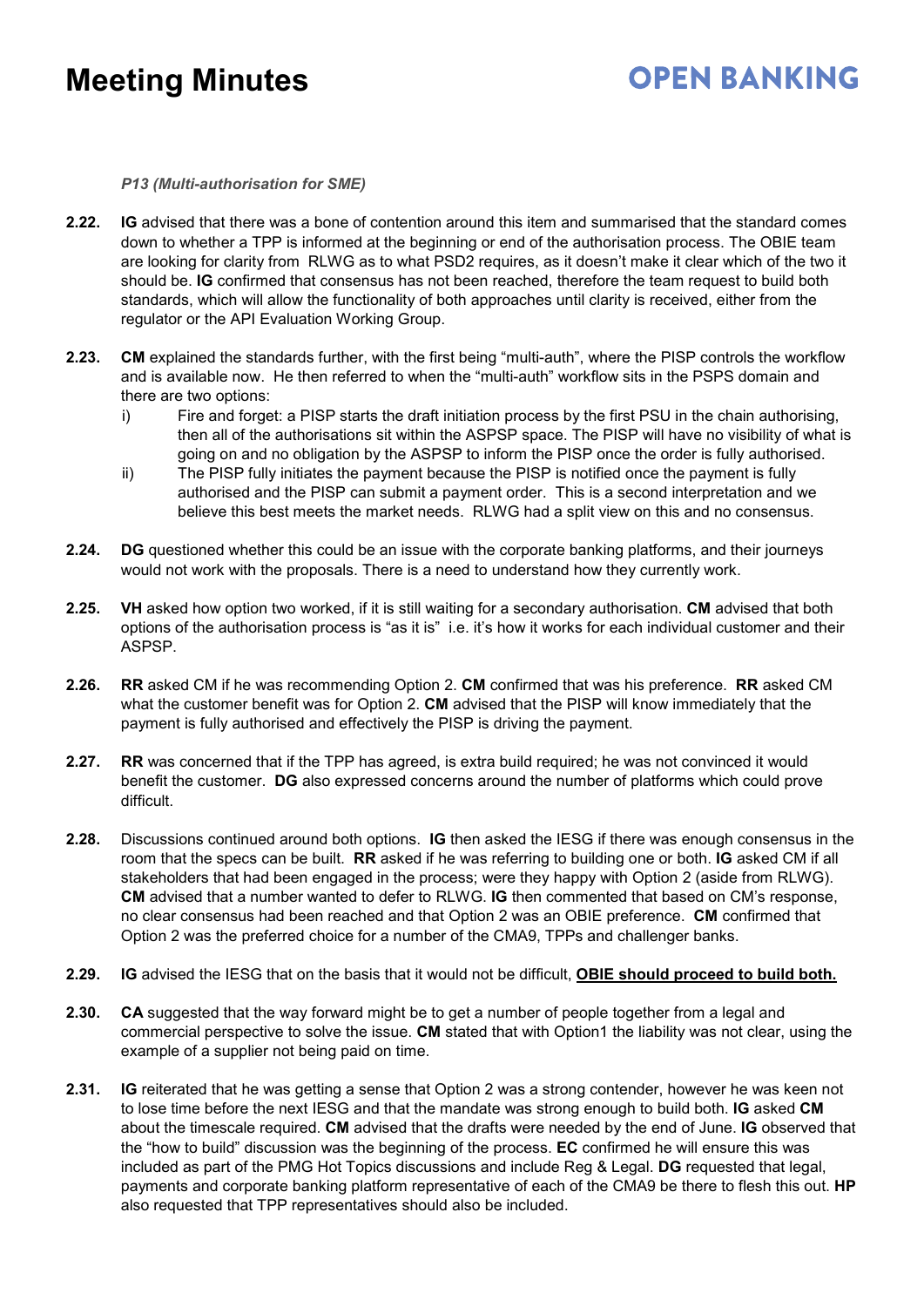**2.32. IG** commented that OBIE should endeavour not to create variability in the standards which has been observed in Europe and is causing issues.

*ACTION IESG\_2018\_301\_89 – CM - Following IG approval of this item a meeting is required early* w/c 4/6 to focus on the solution, followed by a one page memo to circulate to IESG on the outcome *of that meeting. IG confirmed to CM that the paper is approved subject to the meetings and written update.*

**OPEN BANKING** 

- **2.33. CM** asked what happens if once this forum is created and there are a number of people in disagreement. **RR** replied that a recommendation surface from the forum on one or other of the options and if not then it reverts to the Trustee.
- **2.34. IG** agreed that it should be only one option, however if it is a combination of both, he needs to see feedback and if there are any banks who are in a minority and have issues, he will discuss the findings with the individual banks to see why they cannot do it.
- **2.35. CM** clarified with IG that the OBIE have the mandate to progress design of Option 1 or Option 2, or both, in parallel with the meeting. **IG** advised that CM needs to figure out how much progress his team can make and be as effective as possible, although wasn't sure what the resource requirements in the team would be. **CM** stated it wasn't so much the resources, it was what would be the most sensible option to work on, and once workshops are engaged, pushback will be expected. **IG** stated that CM should work up both designs then have discussions on the way forward.
- **2.36. DG** observed that Option 1 is very simple and not much different to what is already in place today. **RR** stated it was down to the CMA9 to advise their teams what was happening.
- **2.37. CM** asked IG if the paper was approved. **IG** confirmed **yes, subject to the meetings and progress both options.**

#### *Agenda items*

*2.C – Change Requests: Non Repudiation Payments and Technical Enhancements 2.D – Proposition for Conformance and Certification 2.G – Open Data Specifications for Endorsement*

- **2.38. IG** advised these were non-contentious process points and items E and A were a priority to discuss. **IG** asked the IESG if there were any objections or points of contention on change requests and conformance tools and FCA metrics. They had all been via PMG and TDA
- **2.39. CA** had a question around conformance which she thought hadn't been to PMG and she will take this issue off line.
- **2.40.** Given no show of hands, **IG** suggested he **was minded to approve these items for delivery** on the basis that the items: had been through the correct levels of governance; were considered by the relevant working groups and stakeholders to be uncontentious; in order to give IESG members some additional time to consider IG agreed to postpone formal approval for 24 hours to give any IESG members additional time to raise objections with him directly.

### **2.e FINALISATION & RECOMMENDATION OF EWG A (P3, P4 and P19)**

**2.41. IG** advised the process had progressed well and there had been plenty of consultation and stakeholder input. The documents enclosed were the executive summaries only.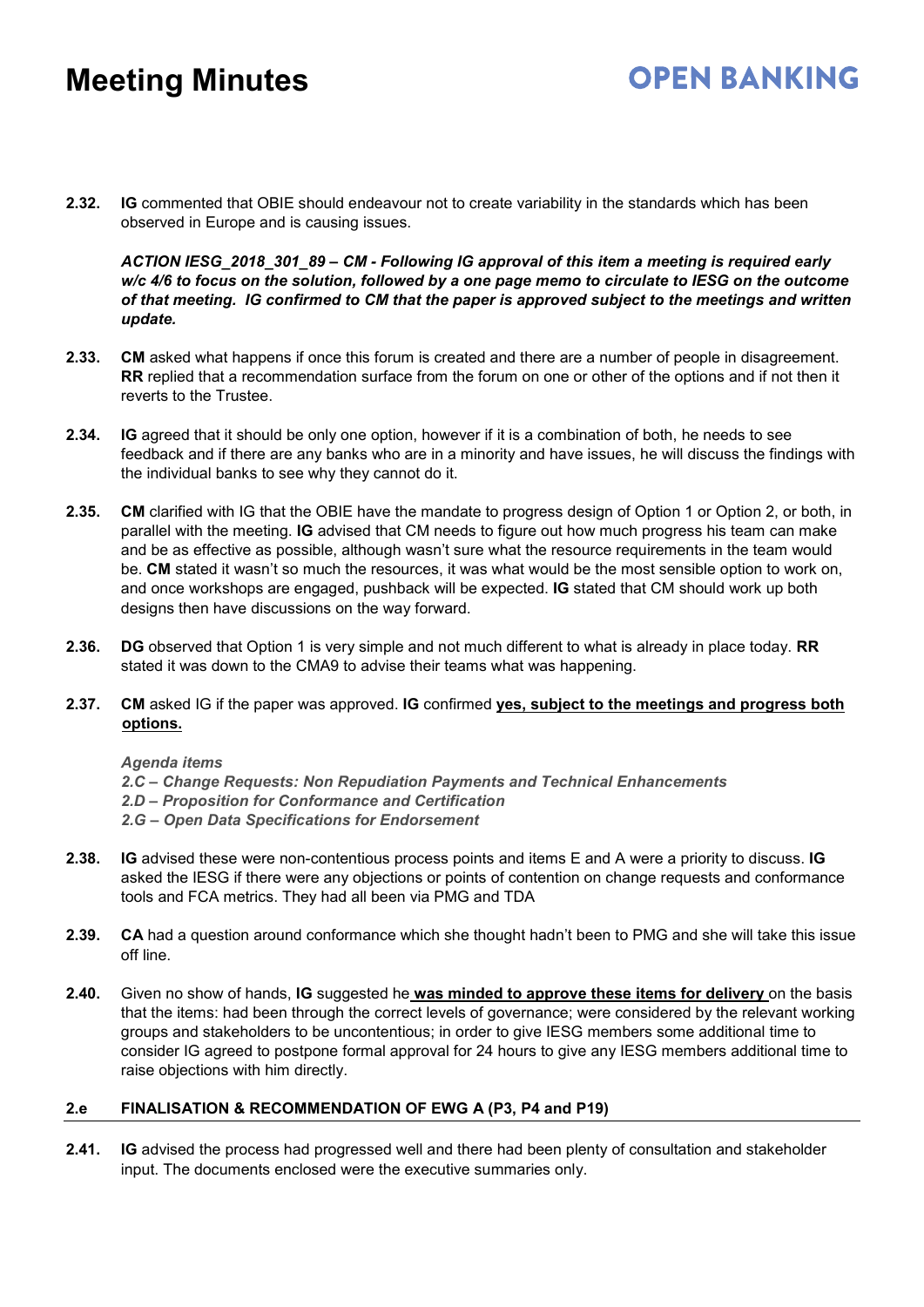**2.42. AA** provided an update on the process, advising that the papers had been circulated a week prior to all the IESG members to enable them to make Stakeholder Representations. **AA** confirmed he had received comments from two of the CMA9, two TPPs and from the consumer representative along with informal comments from various IESG members.

**OPEN BANKING** 

- **2.43. IG** felt this was a good result and meant that the process had gone a considerable way to achieving consensus. **IG** advised he would like to discuss the feedback in more detail, hearing from those who had provided feedback in particular. He also confirmed the documents would be available for review. **AA** advised there were a couple of confidentiality issues and these would be redacted.
- **2.44. GL** discussed P4 which is quite tightly tied to P3. In 2015 a security flow/profile called Open Banking Standards and was published by HMT. This was the first attempt in Europe to underpin PSD2 and move away from credential sharing. The TPP community in the live market built the model for credential sharing, and we as a market volunteered to give up credential sharing. **GL** added that this required an eco-system for all parties to work in and during the process of the Open Banking delivery, the customer working group produced guidelines to recommend how the authentication flow supported that eco-system. Some of the ASPSPs built models that were close to the guidelines and others in the room built things that completely disregarded the guidelines, and built authentication flows that would have the market return to credential sharing.
- **2.45. IG** asked GL if he was supportive of the recommendations. **GL** advised he felt they were travelling in the right direction but lacked sufficient weight. The guidelines were there before, but were not adhered to and felt this was not a collaborative approach.
- **2.46. IG** asked AA if he was not recommending that the guidelines become enforceable, more of a monitoring function of the journeys. **AA** advised it was a starting point, with the aim to measure and benchmark journeys so OBIE can evidence what the different journeys should look like.
- **2.47. IM** spoke on behalf of the TPP stakeholders on P3, and endorsed the recommendations. He proposed that as part of the monitoring exercise, a set of milestones should follow. **IM** suggested these would include where journeys were substandard, and the rationale around the deviation from the original guidelines. He questioned what the logic behind the deviation was and was keen to learn about what the changes and corrected implementation dates might be, so the TPP community can prepare. P4 and P19 he endorsed.
- **2.48. DJ** provided feedback from Consumer representatives; they supported the majority of the Recommendations. However regarding P4, the two step process caused considerable concern from a consumer point of view; taking away that final step could be problematic. The consumer values it as it is the only practical way that they can see their final balance before going ahead with the transaction. If, as a merchant, it moves to a two-step process, the provision of balance and confirmation step could be removed.
- **2.49. IG** wanted to clarify that the recommendation was not turning a three step into a two-step, but there were certain situations where something more appropriate would be required. **RR** believes that two different issues have been rolled into one: what order does the authentication and authorisation take place and it's OK and useful to propose that they can be turned around. **RR** added that by turning it around you make it possible to do away with the final confirmation screen, as you have allowed the payment order to be completed. The separate question is: should it be required to be removed, and on this point he agreed with DJ. **RR** also observed that the terminology is confusing, it's the order of the process and could allow the removal of friction in some, not all, cases.
- **2.50. CA** advised that Barclays still have a final screen, so the customer can see their balance before committing and feels this is an important factor for the customer.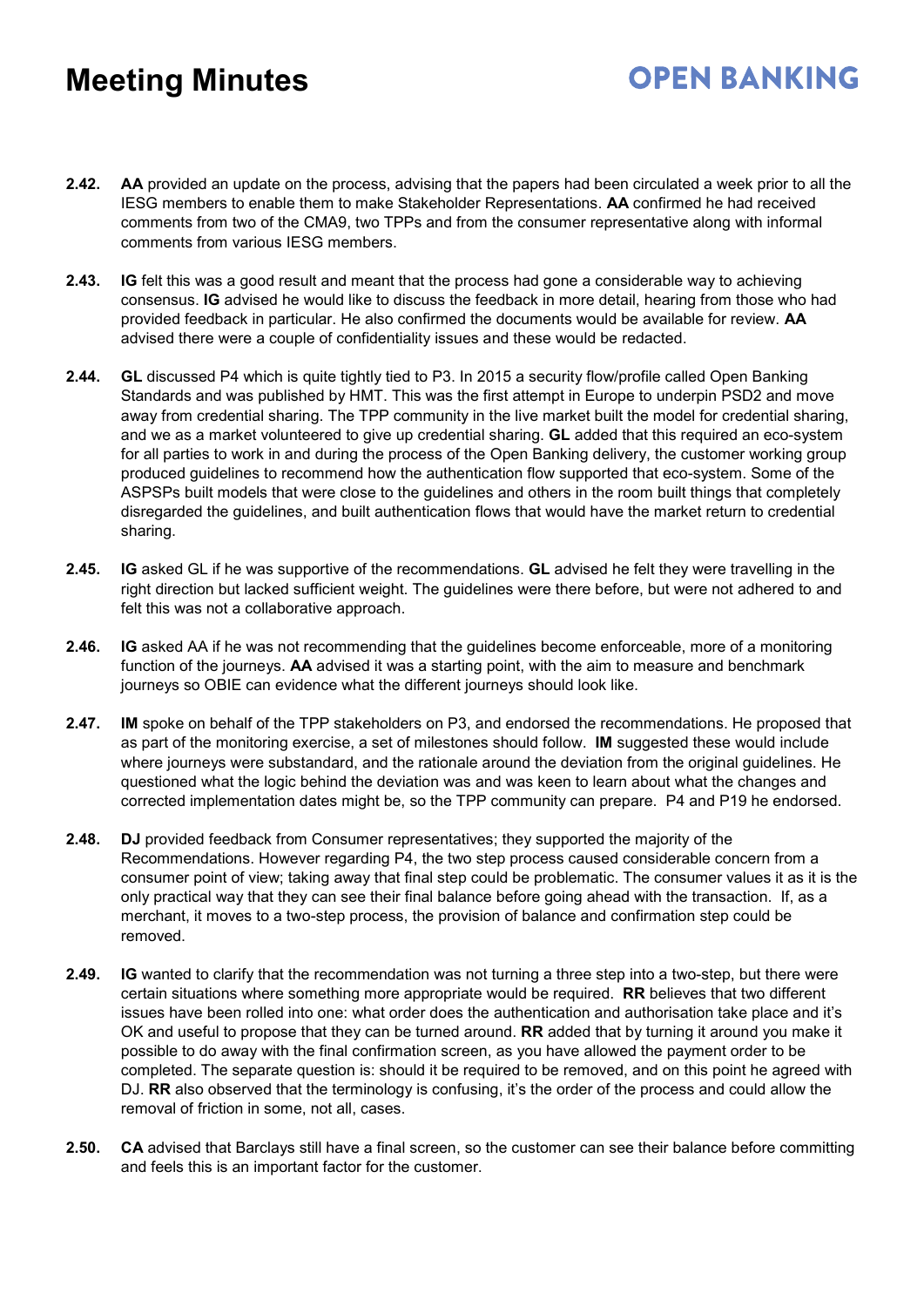**2.51. DJ** agreed with the on-going monitoring, but the concern was around how to define what good and success looks like and what the outcomes OBIE are seeking to drive towards. He also asked what OBIE were going to monitor against and felt this was not fully articulated in Recommendation 6. **DJ** also had views around "de-coupled" and felt it had limited support, the analysis didn't cover all security and fraud concerns. **DJ** was not convinced that de-coupled was a significant improvement for consumers. Add to App was a big win for customers due to their familiarity with the application and confirmed that Add to App was one device, and decoupled was two devices.

**OPEN BANKING** 

- **2.52. MC** confirmed he was supportive of all three, but wanted to know how it was going to be monitored from a consumer outcome as he couldn't see a mechanism for this in the paper. **GL** stated that a TPP is measuring on a regular basis, subjective and objective criteria and can share this with MC. **MC** asked if this is something OBIE or the Trustee should do and design so that it is actually monitoring real life outcomes.
- **2.53. BR** confirmed that the propositions were fully aligned to the CMA order, however in the process to make things better, there have to be minimum standards that need benchmarking.
- **2.54. RW** advised that there was a need to make sure OBIE doesn't start trying to design how an institutions online service works. This report gives a picture of "does it look good", and felt it didn't, stating that if a customer is using the journey on a regular basis they know what to expect, but with this there was a sense of doing something blind.
- **2.55. GL** advised he would have like to have heard from the institutions at the time that there were going to ignore the guidelines, as it has ended up at that the TPPs consuming this have a product that that is unusable.
- **2.56. IG** asked AA as he was unclear if combined consent was for recommendation or not for the PIS / AIS journey. He also added that the recommendation regarding de-coupled, was that it should be included in the standards but not be made mandatory. **IG** believed that the obstacles in the standard and the gaps relating to PSD2 were still work in progress but once complete should close the issue. **AA** confirmed it would and regarding combined consent, the ideal scenario would be that you can have a single consent to access PIS/AIS, the difficulty is the legal view is that you cannot do that, it has to be separate. This is an action that needs to be reviewed and thought through.
- **2.57. IG** asked if the recommendation was that OBIE would prefer it, but you are not sure if legally it is allowed. So the recommendation is to check. **RR** stated that the law is not always that rigid and AA agreed, but it needs working through. **AMc** said there could be a risk if the customer only signs up to one.
- **2.58. CA** advised that Barclays have provided an app journey and had added another layer of complexity to the eco system due to the multi brands, multi authorisation channels and the potential of having two devices. She suggested that a small group made up of consumers, CMA9, TPPs look at how to build and deal with these complexities so that items delivered meet the scope to deliver the recommendations.
- **2.59. AMc** asked if OBIE were thinking in the shorter term and the people who are going to use OB first, are likely to be app based users first and not just internet. **CA** agreed, but PSD2 requirements mean that the banks need to make Open Banking accessible in the broadest sense to all digital customers.
- **2.60. RR** agreed with CA and asked what to do with a non app user as the banks have to serve everyone. He also stated that it cannot be a requirement to request a TPP to give the customer the choice of which route to take.
- **2.61. GL** stressed the urgency, stating that waiting for RTS compliance was not an option. It needs immediate remedial action because some of the services from the CMA9 were not workable.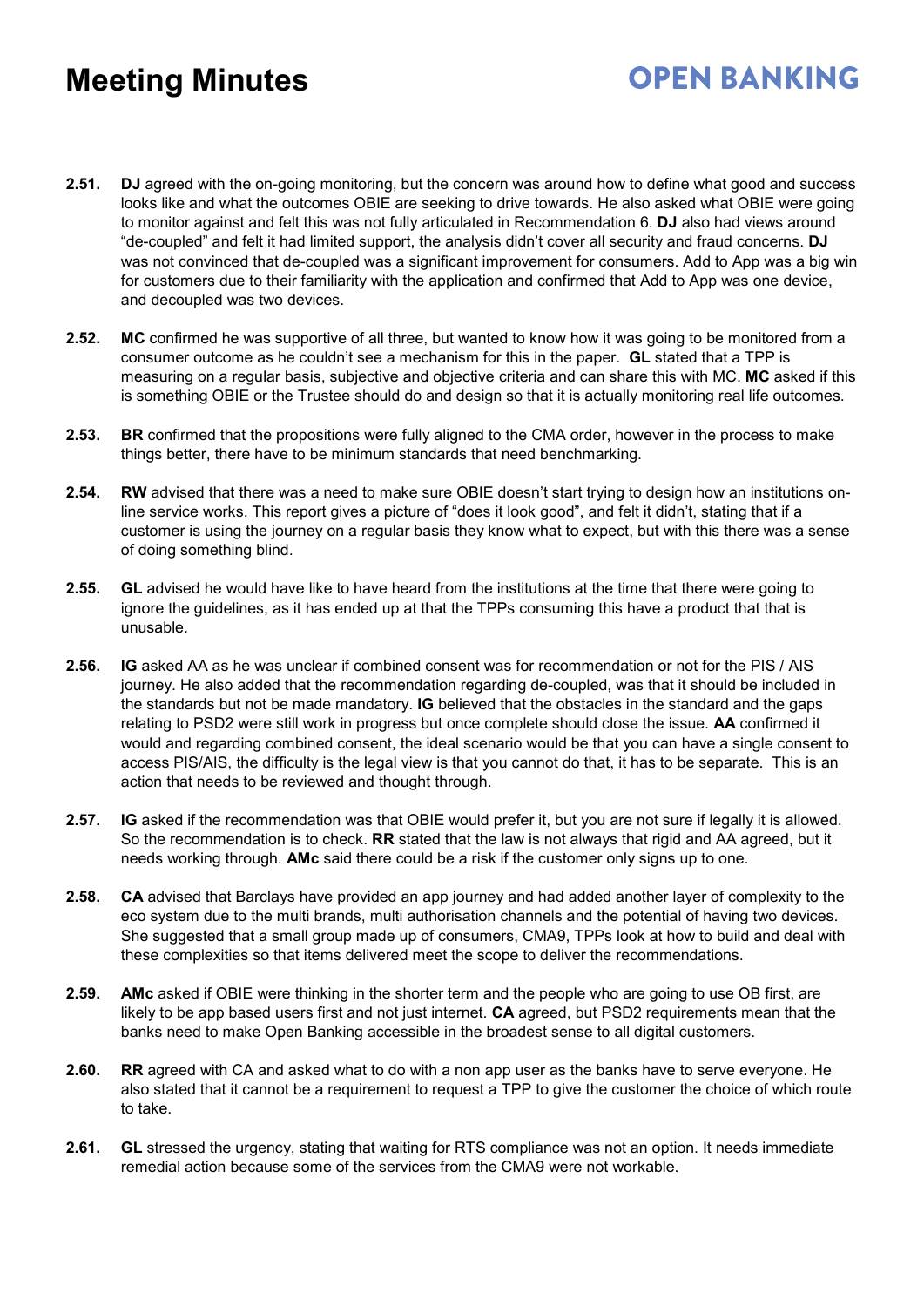#### **2.62. IG** believed the **process had worked well and the next steps were that once the stakeholder letters were sufficiently redacted, AA to issue the letters to the IESG and include timelines.**

**2.63. DG** asked IG about the individual representations that were sent to the CMA9. **IG** advised he believed these to be internal and for the eyes of the OBIE and CMA9 only and were not in the public domain.

*ACTION: IESG\_2018\_301\_91:*

*AA to issue IESG letters (note redactions) and pack and include timeline to enable IG to agree and conclude this item with the CMA/HMT/FCA.*

**OPEN BANKING** 

#### **3. AOB ITEMS**

**IG** provided an update on the following:

*Engagement Strategy to Showcase OB Participants*

**3.1. RL** has prepared a paper and this is included in the pack, which refers to three events and he encouraged the IESG to liaise with RL directly to learn more.

*Heads of Terms for non-CMA9 ASPSPs*

**3.2.** One Pager to describe to a non CMA9 ASPSP, to give them an overview of what they are getting into when the join the directory: facts, expectations, obligations both regulatory and financial and guidelines. There are a couple of non CMA9 who want to join but are not willing to surface yet and OBIE need to be clearer.

### *ACTON: IESG\_2018\_301\_92 – EC - to prepare one pager note on "Heads of Terms for non-CMA9 ASPSPs" covering facts and expectations etc. (item will become key artefact for RL outreach prog)*

*P2 Update*

**3.3.** There was a good meeting, reported in the enclosed write up and the next step is to move it into discovery post Release 3 in September. **IG** didn't believe there were any concerns, however if any arose, they should be flagged to him over the next few weeks in order to get final sign off in September.

*P5B Update*

**3.4.** There hasn't been any material progress or status change since last discussion. Meeting with the FCA scheduled for discussion and review and safe to say the emerging position is that whilst it meets the subject of the CMA order, it is not a requirement under PSD2 nor is it prohibited. There will be a memo at the next IESG and will be included on the agenda for further discussion.

### *ACTION: IESG\_2018\_301\_71: IG to provide a written update at June IESG.*

*August IESG*

**3.5.** It would suit the programme mechanics for scope sign off. Therefore the meeting on 29<sup>th</sup> August is moving to  $6<sup>th</sup>$  September.

*Which Review*

**3.6.** Which Magazine is looking to do a review of all the customer journeys of the CMA9. They are will be undertaking this on the 19th June and will write up a report. They want to do this in one go. OBIE only